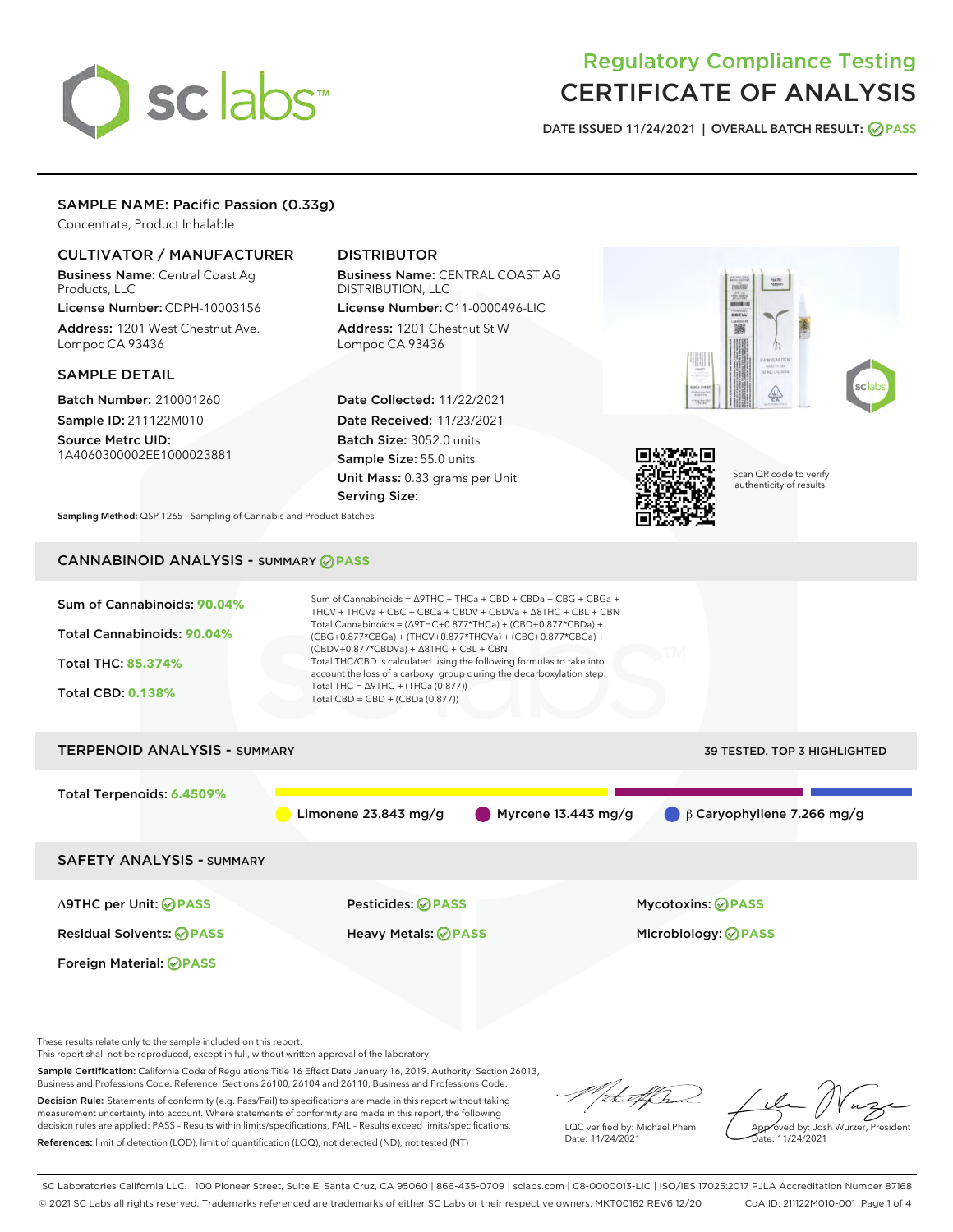



PACIFIC PASSION (0.33G) | DATE ISSUED 11/24/2021 | OVERALL BATCH RESULT: @ PASS

# CANNABINOID TEST RESULTS - 11/23/2021 @ PASS

Tested by high-performance liquid chromatography with diode-array detection (HPLC-DAD). **Method:** QSP 1157 - Analysis of Cannabinoids by HPLC-DAD

#### TOTAL CANNABINOIDS: **90.04%**

Total Cannabinoids (Total THC) + (Total CBD) + (Total CBG) + (Total THCV) + (Total CBC) + (Total CBDV) + ∆8THC + CBL + CBN

TOTAL THC: **85.374%** Total THC (∆9THC+0.877\*THCa)

TOTAL CBD: **0.138%** Total CBD (CBD+0.877\*CBDa)

TOTAL THCV: 0.35% Total THCV (THCV+0.877\*THCVa)

> TOTAL CBC: ND Total CBC (CBC+0.877\*CBCa)

TOTAL CBG: 3.614% Total CBG (CBG+0.877\*CBGa)

TOTAL CBDV: ND Total CBDV (CBDV+0.877\*CBDVa)

| <b>COMPOUND</b>            | LOD/LOQ<br>(mg/g) | <b>MEASUREMENT</b><br><b>UNCERTAINTY</b><br>(mg/g) | <b>RESULT</b><br>(mg/g) | <b>RESULT</b><br>(%) |
|----------------------------|-------------------|----------------------------------------------------|-------------------------|----------------------|
| <b>A9THC</b>               | 0.06 / 0.26       | ±29.369                                            | 853.74                  | 85.374               |
| <b>CBG</b>                 | 0.06 / 0.19       | ±1.424                                             | 36.14                   | 3.614                |
| <b>THCV</b>                | 0.1 / 0.2         | ±0.17                                              | 3.5                     | 0.35                 |
| $\triangle$ 8THC           | 0.1/0.4           | ±0.25                                              | 3.1                     | 0.31                 |
| <b>CBN</b>                 | 0.1/0.3           | ±0.16                                              | 2.5                     | 0.25                 |
| <b>CBD</b>                 | 0.07/0.29         | ±0.064                                             | 1.38                    | 0.138                |
| <b>THCa</b>                | 0.05/0.14         | N/A                                                | <b>ND</b>               | <b>ND</b>            |
| <b>THCVa</b>               | 0.07/0.20         | N/A                                                | <b>ND</b>               | <b>ND</b>            |
| <b>CBDa</b>                | 0.02/0.19         | N/A                                                | <b>ND</b>               | <b>ND</b>            |
| <b>CBDV</b>                | 0.04 / 0.15       | N/A                                                | <b>ND</b>               | <b>ND</b>            |
| <b>CBDVa</b>               | 0.03/0.53         | N/A                                                | <b>ND</b>               | <b>ND</b>            |
| <b>CBGa</b>                | 0.1 / 0.2         | N/A                                                | <b>ND</b>               | <b>ND</b>            |
| <b>CBL</b>                 | 0.06 / 0.24       | N/A                                                | <b>ND</b>               | <b>ND</b>            |
| <b>CBC</b>                 | 0.2 / 0.5         | N/A                                                | <b>ND</b>               | <b>ND</b>            |
| <b>CBCa</b>                | 0.07/0.28         | N/A                                                | <b>ND</b>               | <b>ND</b>            |
| <b>SUM OF CANNABINOIDS</b> |                   |                                                    | 900.4 mg/g              | 90.04%               |

#### **UNIT MASS: 0.33 grams per Unit**

| ∆9THC per Unit                         | 1120 per-package limit | 281.73 mg/unit  | <b>PASS</b> |
|----------------------------------------|------------------------|-----------------|-------------|
| <b>Total THC per Unit</b>              |                        | 281.73 mg/unit  |             |
| <b>CBD</b> per Unit                    |                        | $0.46$ mg/unit  |             |
| <b>Total CBD per Unit</b>              |                        | $0.46$ mg/unit  |             |
| <b>Sum of Cannabinoids</b><br>per Unit |                        | 297.1 mg/unit   |             |
| <b>Total Cannabinoids</b><br>per Unit  |                        | $297.1$ mg/unit |             |

# TERPENOID TEST RESULTS - 11/24/2021

Terpene analysis utilizing gas chromatography-flame ionization detection (GC-FID). **Method:** QSP 1192 - Analysis of Terpenoids by GC-FID

| <b>COMPOUND</b>         | LOD/LOQ<br>(mg/g)    | <b>MEASUREMENT</b><br><b>UNCERTAINTY</b><br>(mg/g) | <b>RESULT</b><br>(mg/g)                         | <b>RESULT</b><br>(%) |
|-------------------------|----------------------|----------------------------------------------------|-------------------------------------------------|----------------------|
| Limonene                | 0.005 / 0.016        | ±0.3410                                            | 23.843                                          | 2.3843               |
| <b>Myrcene</b>          | 0.008 / 0.025        | ±0.1734                                            | 13.443                                          | 1.3443               |
| $\beta$ Caryophyllene   | 0.004 / 0.012        | ±0.2587                                            | 7.266                                           | 0.7266               |
| $\alpha$ Pinene         | 0.005 / 0.017        | ±0.0414                                            | 4.811                                           | 0.4811               |
| <b>β Pinene</b>         | 0.004 / 0.014        | ±0.0494                                            | 4.298                                           | 0.4298               |
| Ocimene                 | 0.011 / 0.038        | ±0.0979                                            | 3.051                                           | 0.3051               |
| Linalool                | 0.009 / 0.032        | ±0.0701                                            | 1.845                                           | 0.1845               |
| $\alpha$ Humulene       | 0.009/0.029          | ±0.0544                                            | 1.694                                           | 0.1694               |
| Fenchol                 | 0.010 / 0.034        | ±0.0324                                            | 0.837                                           | 0.0837               |
| Terpineol               | 0.016 / 0.055        | ±0.0484                                            | 0.789                                           | 0.0789               |
| Terpinolene             | 0.008 / 0.026        | ±0.0128                                            | 0.622                                           | 0.0622               |
| trans-ß-Farnesene       | 0.008 / 0.025        | ±0.0191                                            | 0.537                                           | 0.0537               |
| Camphene                | 0.005 / 0.015        | ±0.0055                                            | 0.480                                           | 0.0480               |
| Valencene               | <i>0.009 / 0.030</i> | ±0.0155                                            | 0.225                                           | 0.0225               |
| Fenchone                | 0.009 / 0.028        | ±0.0062                                            | 0.213                                           | 0.0213               |
| <b>Borneol</b>          | 0.005 / 0.016        | ±0.0066                                            | 0.157                                           | 0.0157               |
| $\alpha$ Bisabolol      | 0.008 / 0.026        | ±0.0052                                            | 0.097                                           | 0.0097               |
| Nerolidol               | 0.009 / 0.028        | ±0.0057                                            | 0.091                                           | 0.0091               |
| Caryophyllene<br>Oxide  | 0.010 / 0.033        | ±0.0024                                            | 0.052                                           | 0.0052               |
| Guaiol                  | 0.009 / 0.030        | ±0.0021                                            | 0.045                                           | 0.0045               |
| $\gamma$ Terpinene      | 0.006 / 0.018        | ±0.0005                                            | 0.028                                           | 0.0028               |
| Sabinene Hydrate        | 0.006 / 0.022        | ±0.0009                                            | 0.024                                           | 0.0024               |
| $\alpha$ Phellandrene   | 0.006 / 0.020        | ±0.0003                                            | 0.022                                           | 0.0022               |
| Citronellol             | 0.003 / 0.010        | ±0.0010                                            | 0.020                                           | 0.0020               |
| $\alpha$ Terpinene      | 0.005 / 0.017        | ±0.0003                                            | 0.019                                           | 0.0019               |
| 3 Carene                | 0.005 / 0.018        | N/A                                                | <loq< th=""><th><loq< th=""></loq<></th></loq<> | <loq< th=""></loq<>  |
| Eucalyptol              | 0.006 / 0.018        | N/A                                                | <loq< th=""><th><loq< th=""></loq<></th></loq<> | <loq< th=""></loq<>  |
| Nerol                   | 0.003 / 0.011        | N/A                                                | <loq< th=""><th><loq< th=""></loq<></th></loq<> | <loq< th=""></loq<>  |
| Sabinene                | 0.004 / 0.014        | N/A                                                | ND                                              | <b>ND</b>            |
| p-Cymene                | 0.005 / 0.016        | N/A                                                | <b>ND</b>                                       | <b>ND</b>            |
| (-)-Isopulegol          | 0.005 / 0.016        | N/A                                                | ND                                              | ND                   |
| Camphor                 | 0.006 / 0.019        | N/A                                                | ND                                              | ND                   |
| Isoborneol              | 0.004 / 0.012        | N/A                                                | ND                                              | ND                   |
| Menthol                 | 0.008 / 0.025        | N/A                                                | ND                                              | ND                   |
| R-(+)-Pulegone          | 0.003 / 0.011        | N/A                                                | ND                                              | ND                   |
| Geraniol                | 0.002 / 0.007        | N/A                                                | ND                                              | ND                   |
| <b>Geranyl Acetate</b>  | 0.004 / 0.014        | N/A                                                | ND                                              | ND                   |
| $\alpha$ Cedrene        | 0.005 / 0.016        | N/A                                                | ND                                              | ND                   |
| Cedrol                  | 0.008 / 0.027        | N/A                                                | ND                                              | ND                   |
| <b>TOTAL TERPENOIDS</b> |                      |                                                    | 64.509 mg/g                                     | 6.4509%              |

SC Laboratories California LLC. | 100 Pioneer Street, Suite E, Santa Cruz, CA 95060 | 866-435-0709 | sclabs.com | C8-0000013-LIC | ISO/IES 17025:2017 PJLA Accreditation Number 87168 © 2021 SC Labs all rights reserved. Trademarks referenced are trademarks of either SC Labs or their respective owners. MKT00162 REV6 12/20 CoA ID: 211122M010-001 Page 2 of 4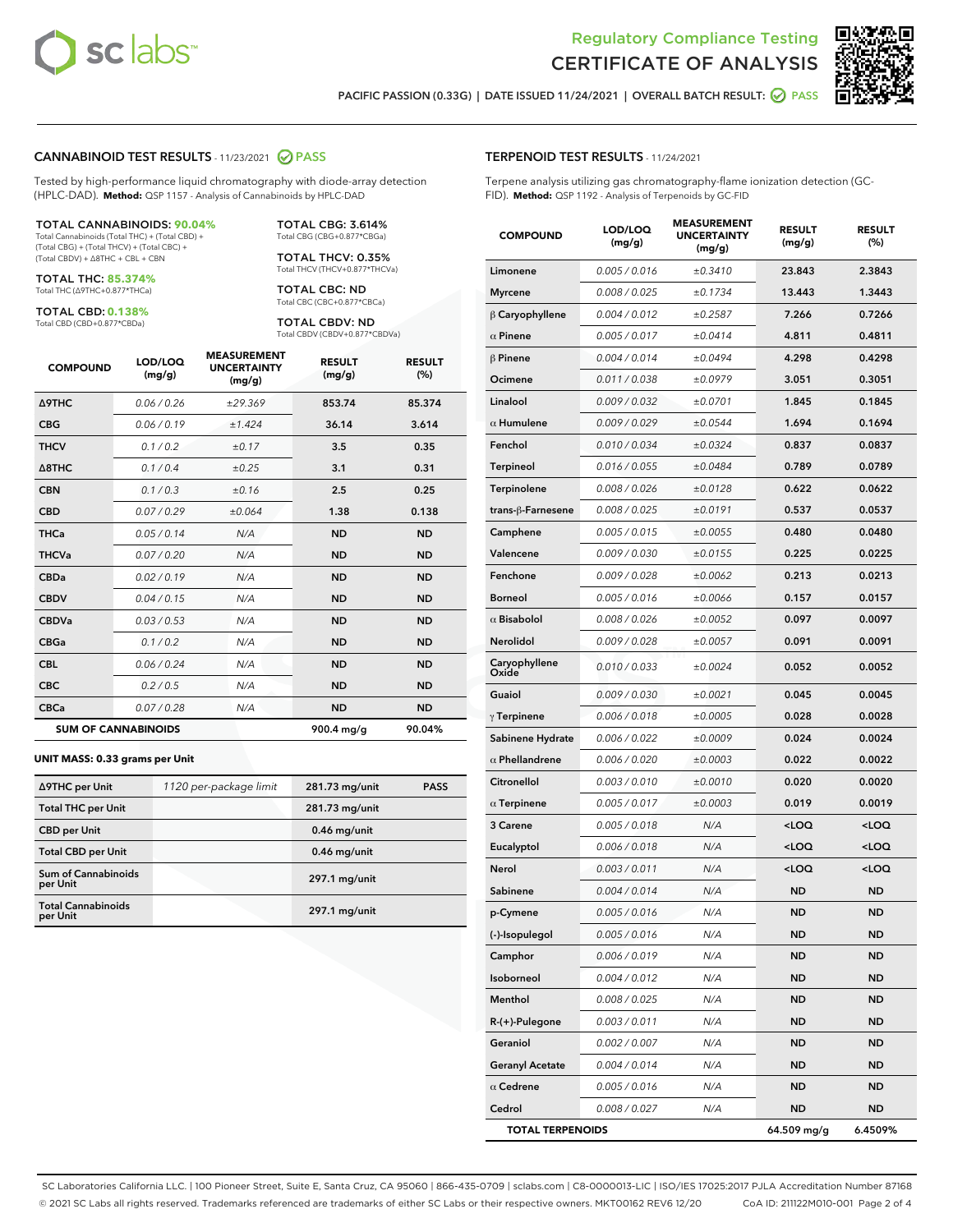



PACIFIC PASSION (0.33G) | DATE ISSUED 11/24/2021 | OVERALL BATCH RESULT: ◯ PASS

#### CATEGORY 1 PESTICIDE TEST RESULTS - 11/24/2021 @ PASS

Pesticide and plant growth regulator analysis utilizing high-performance liquid chromatography-mass spectrometry (HPLC-MS) or gas chromatography-mass spectrometry (GC-MS). \*GC-MS utilized where indicated. **Method:** QSP 1212 - Analysis of Pesticides and Mycotoxins by LC-MS or QSP 1213 - Analysis of Pesticides by GC-MS

| <b>COMPOUND</b>             | LOD/LOQ<br>$(\mu g/g)$ | <b>ACTION</b><br><b>LIMIT</b><br>$(\mu g/g)$ | <b>MEASUREMENT</b><br><b>UNCERTAINTY</b><br>$(\mu g/g)$ | <b>RESULT</b><br>$(\mu g/g)$ | <b>RESULT</b> |
|-----------------------------|------------------------|----------------------------------------------|---------------------------------------------------------|------------------------------|---------------|
| Aldicarb                    | 0.03/0.08              | $\ge$ LOD                                    | N/A                                                     | <b>ND</b>                    | <b>PASS</b>   |
| Carbofuran                  | 0.02/0.05              | $>$ LOD                                      | N/A                                                     | <b>ND</b>                    | <b>PASS</b>   |
| Chlordane*                  | 0.03 / 0.08            | $\geq$ LOD                                   | N/A                                                     | <b>ND</b>                    | <b>PASS</b>   |
| Chlorfenapyr*               | 0.03/0.10              | $\ge$ LOD                                    | N/A                                                     | <b>ND</b>                    | <b>PASS</b>   |
| Chlorpyrifos                | 0.02 / 0.06            | $\ge$ LOD                                    | N/A                                                     | <b>ND</b>                    | <b>PASS</b>   |
| Coumaphos                   | 0.02 / 0.07            | $>$ LOD                                      | N/A                                                     | <b>ND</b>                    | <b>PASS</b>   |
| Daminozide                  | 0.02/0.07              | $>$ LOD                                      | N/A                                                     | <b>ND</b>                    | <b>PASS</b>   |
| <b>DDVP</b><br>(Dichlorvos) | 0.03/0.09              | $\ge$ LOD                                    | N/A                                                     | <b>ND</b>                    | <b>PASS</b>   |
| Dimethoate                  | 0.03 / 0.08            | $\ge$ LOD                                    | N/A                                                     | <b>ND</b>                    | <b>PASS</b>   |
| Ethoprop(hos)               | 0.03/0.10              | $>$ LOD                                      | N/A                                                     | <b>ND</b>                    | <b>PASS</b>   |
| Etofenprox                  | 0.02 / 0.06            | $\ge$ LOD                                    | N/A                                                     | <b>ND</b>                    | <b>PASS</b>   |
| Fenoxycarb                  | 0.03 / 0.08            | $\ge$ LOD                                    | N/A                                                     | <b>ND</b>                    | <b>PASS</b>   |
| Fipronil                    | 0.03/0.08              | $\ge$ LOD                                    | N/A                                                     | <b>ND</b>                    | <b>PASS</b>   |
| Imazalil                    | 0.02 / 0.06            | $\ge$ LOD                                    | N/A                                                     | <b>ND</b>                    | <b>PASS</b>   |
| <b>Methiocarb</b>           | 0.02 / 0.07            | $\ge$ LOD                                    | N/A                                                     | <b>ND</b>                    | <b>PASS</b>   |
| Methyl<br>parathion         | 0.03/0.10              | $\ge$ LOD                                    | N/A                                                     | <b>ND</b>                    | <b>PASS</b>   |
| <b>Mevinphos</b>            | 0.03/0.09              | $>$ LOD                                      | N/A                                                     | <b>ND</b>                    | <b>PASS</b>   |
| Paclobutrazol               | 0.02 / 0.05            | $\ge$ LOD                                    | N/A                                                     | <b>ND</b>                    | <b>PASS</b>   |
| Propoxur                    | 0.03/0.09              | $\ge$ LOD                                    | N/A                                                     | <b>ND</b>                    | <b>PASS</b>   |
| Spiroxamine                 | 0.03 / 0.08            | $\ge$ LOD                                    | N/A                                                     | <b>ND</b>                    | <b>PASS</b>   |
| Thiacloprid                 | 0.03/0.10              | $\ge$ LOD                                    | N/A                                                     | <b>ND</b>                    | <b>PASS</b>   |

#### CATEGORY 2 PESTICIDE TEST RESULTS - 11/24/2021 @ PASS

| <b>COMPOUND</b>          | LOD/LOO<br>$(\mu g/g)$ | <b>ACTION</b><br>LIMIT<br>$(\mu g/g)$ | <b>MEASUREMENT</b><br><b>UNCERTAINTY</b><br>$(\mu g/g)$ | <b>RESULT</b><br>$(\mu g/g)$ | <b>RESULT</b> |
|--------------------------|------------------------|---------------------------------------|---------------------------------------------------------|------------------------------|---------------|
| Abamectin                | 0.03/0.10              | 0.1                                   | N/A                                                     | <b>ND</b>                    | <b>PASS</b>   |
| Acephate                 | 0.02/0.07              | 0.1                                   | N/A                                                     | <b>ND</b>                    | <b>PASS</b>   |
| Acequinocyl              | 0.02/0.07              | 0.1                                   | N/A                                                     | <b>ND</b>                    | <b>PASS</b>   |
| Acetamiprid              | 0.02/0.05              | 0.1                                   | N/A                                                     | <b>ND</b>                    | <b>PASS</b>   |
| Azoxystrobin             | 0.02/0.07              | 0.1                                   | N/A                                                     | <b>ND</b>                    | <b>PASS</b>   |
| <b>Bifenazate</b>        | 0.01/0.04              | 0.1                                   | N/A                                                     | <b>ND</b>                    | <b>PASS</b>   |
| <b>Bifenthrin</b>        | 0.02/0.05              | 3                                     | N/A                                                     | <b>ND</b>                    | <b>PASS</b>   |
| <b>Boscalid</b>          | 0.03/0.09              | 0.1                                   | N/A                                                     | <b>ND</b>                    | <b>PASS</b>   |
| Captan                   | 0.19/0.57              | 0.7                                   | N/A                                                     | <b>ND</b>                    | <b>PASS</b>   |
| Carbaryl                 | 0.02/0.06              | 0.5                                   | N/A                                                     | <b>ND</b>                    | <b>PASS</b>   |
| Chlorantranilip-<br>role | 0.04/0.12              | 10                                    | N/A                                                     | <b>ND</b>                    | <b>PASS</b>   |
| Clofentezine             | 0.03/0.09              | 0.1                                   | N/A                                                     | <b>ND</b>                    | <b>PASS</b>   |

# CATEGORY 2 PESTICIDE TEST RESULTS - 11/24/2021 continued

| <b>COMPOUND</b>               | LOD/LOQ<br>(µg/g) | <b>ACTION</b><br><b>LIMIT</b><br>$(\mu g/g)$ | <b>MEASUREMENT</b><br><b>UNCERTAINTY</b><br>$(\mu g/g)$ | <b>RESULT</b><br>(µg/g) | <b>RESULT</b> |
|-------------------------------|-------------------|----------------------------------------------|---------------------------------------------------------|-------------------------|---------------|
| Cyfluthrin                    | 0.12 / 0.38       | $\overline{c}$                               | N/A                                                     | ND                      | <b>PASS</b>   |
| Cypermethrin                  | 0.11 / 0.32       | 1                                            | N/A                                                     | ND                      | <b>PASS</b>   |
| Diazinon                      | 0.02 / 0.05       | 0.1                                          | N/A                                                     | <b>ND</b>               | <b>PASS</b>   |
| Dimethomorph                  | 0.03 / 0.09       | 2                                            | N/A                                                     | ND                      | <b>PASS</b>   |
| Etoxazole                     | 0.02 / 0.06       | 0.1                                          | N/A                                                     | ND                      | <b>PASS</b>   |
| Fenhexamid                    | 0.03 / 0.09       | 0.1                                          | N/A                                                     | <b>ND</b>               | <b>PASS</b>   |
| Fenpyroximate                 | 0.02 / 0.06       | 0.1                                          | N/A                                                     | ND                      | <b>PASS</b>   |
| Flonicamid                    | 0.03 / 0.10       | 0.1                                          | N/A                                                     | ND                      | <b>PASS</b>   |
| Fludioxonil                   | 0.03 / 0.10       | 0.1                                          | N/A                                                     | <b>ND</b>               | <b>PASS</b>   |
| Hexythiazox                   | 0.02 / 0.07       | 0.1                                          | N/A                                                     | <b>ND</b>               | <b>PASS</b>   |
| Imidacloprid                  | 0.04 / 0.11       | 5                                            | N/A                                                     | ND                      | <b>PASS</b>   |
| Kresoxim-methyl               | 0.02 / 0.07       | 0.1                                          | N/A                                                     | <b>ND</b>               | <b>PASS</b>   |
| Malathion                     | 0.03 / 0.09       | 0.5                                          | N/A                                                     | ND                      | <b>PASS</b>   |
| Metalaxyl                     | 0.02 / 0.07       | $\overline{c}$                               | N/A                                                     | ND                      | PASS          |
| Methomyl                      | 0.03 / 0.10       | 1                                            | N/A                                                     | <b>ND</b>               | <b>PASS</b>   |
| Myclobutanil                  | 0.03 / 0.09       | 0.1                                          | N/A                                                     | ND                      | <b>PASS</b>   |
| Naled                         | 0.02 / 0.07       | 0.1                                          | N/A                                                     | ND                      | <b>PASS</b>   |
| Oxamyl                        | 0.04 / 0.11       | 0.5                                          | N/A                                                     | ND                      | <b>PASS</b>   |
| Pentachloronitro-<br>benzene* | 0.03 / 0.09       | 0.1                                          | N/A                                                     | ND                      | <b>PASS</b>   |
| Permethrin                    | 0.04 / 0.12       | 0.5                                          | N/A                                                     | <b>ND</b>               | <b>PASS</b>   |
| Phosmet                       | 0.03 / 0.10       | 0.1                                          | N/A                                                     | ND                      | <b>PASS</b>   |
| Piperonylbu-<br>toxide        | 0.02 / 0.07       | 3                                            | N/A                                                     | ND                      | <b>PASS</b>   |
| Prallethrin                   | 0.03 / 0.08       | 0.1                                          | N/A                                                     | ND                      | <b>PASS</b>   |
| Propiconazole                 | 0.02 / 0.07       | 0.1                                          | N/A                                                     | ND                      | <b>PASS</b>   |
| Pyrethrins                    | 0.04 / 0.12       | 0.5                                          | N/A                                                     | <b>ND</b>               | <b>PASS</b>   |
| Pyridaben                     | 0.02 / 0.07       | 0.1                                          | N/A                                                     | ND                      | <b>PASS</b>   |
| Spinetoram                    | 0.02 / 0.07       | 0.1                                          | N/A                                                     | ND                      | PASS          |
| Spinosad                      | 0.02 / 0.07       | 0.1                                          | N/A                                                     | <b>ND</b>               | <b>PASS</b>   |
| Spiromesifen                  | 0.02 / 0.05       | 0.1                                          | N/A                                                     | ND                      | <b>PASS</b>   |
| Spirotetramat                 | 0.02 / 0.06       | 0.1                                          | N/A                                                     | ND                      | <b>PASS</b>   |
| Tebuconazole                  | 0.02 / 0.07       | 0.1                                          | N/A                                                     | ND                      | <b>PASS</b>   |
| Thiamethoxam                  | 0.03 / 0.10       | 5                                            | N/A                                                     | ND                      | <b>PASS</b>   |
| Trifloxystrobin               | 0.03 / 0.08       | 0.1                                          | N/A                                                     | <b>ND</b>               | <b>PASS</b>   |

SC Laboratories California LLC. | 100 Pioneer Street, Suite E, Santa Cruz, CA 95060 | 866-435-0709 | sclabs.com | C8-0000013-LIC | ISO/IES 17025:2017 PJLA Accreditation Number 87168 © 2021 SC Labs all rights reserved. Trademarks referenced are trademarks of either SC Labs or their respective owners. MKT00162 REV6 12/20 CoA ID: 211122M010-001 Page 3 of 4